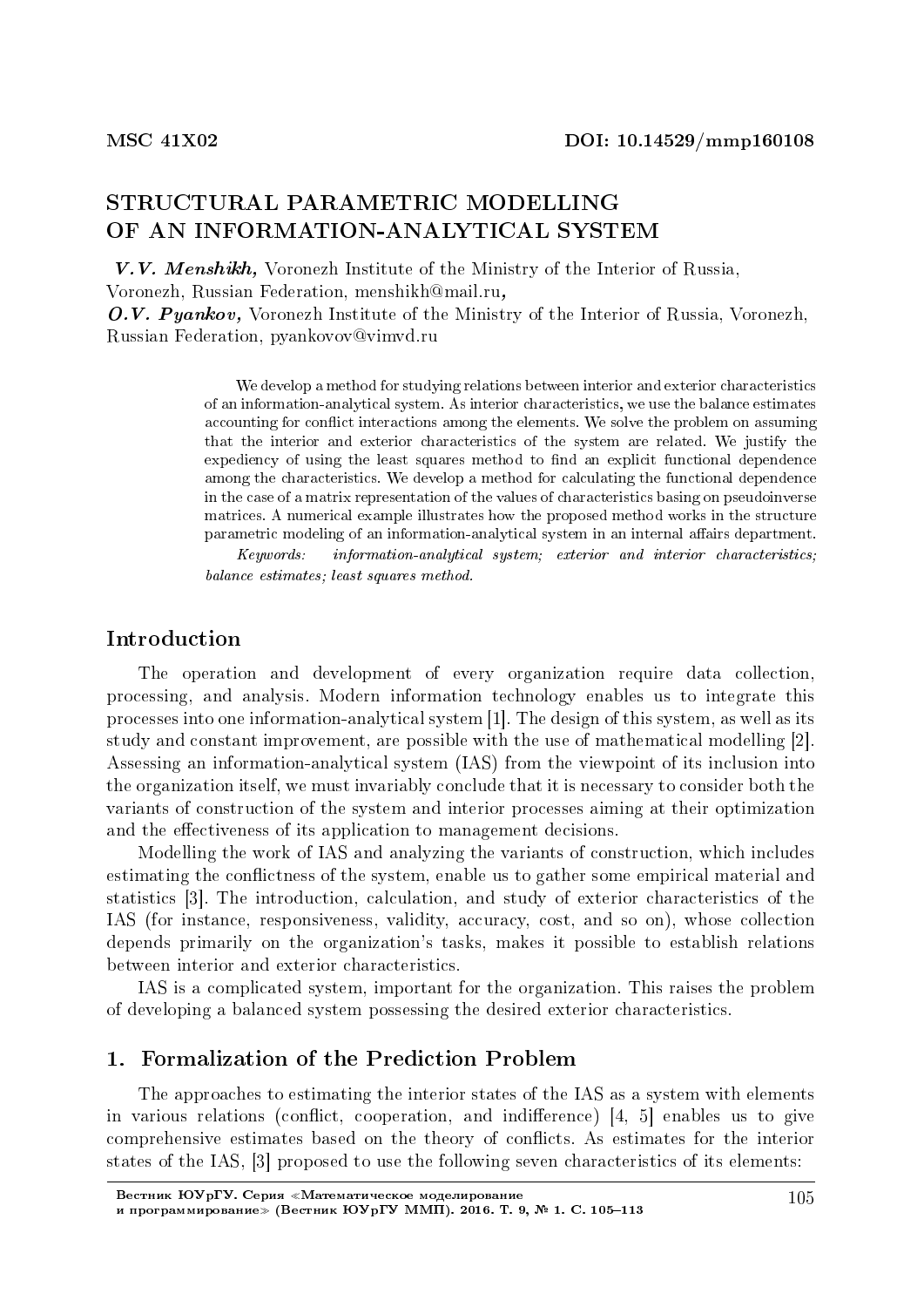$M^+$  estimates how balanced the element is;

 $D_k$  is the length of the shortest cycle containing the element;

 $S_k$  is the length of the longest cycle containing the element;

 $V_{\text{min}}$  is the minimal weight of the cycles containing the element;

 $V_{\text{max}}$  is the maximal weight of the cycles containing the element;

 $B_k$  is the minimal duration of the cycles containing the element;

 $M_k$  is the maximal duration of the cycles containing the element.

Since for each element of the system we mean to calculate all seven characteristics, while the number  $n$  of elements of the system is determined only by the study goals, matrices provide a convenient representation. Denote by the matrix  $B^{(i)}$  of size  $7 \times n$ the collection of values of the interior characteristics of the *i*th variant of the system, for  $i = 1, 2, \ldots, r$ .

In general, for exterior estimates we can use *k* characteristics. Denote by the matrix  $V^{(i)}$  of size  $1 \times k$  the collection of exterior characteristics of the *i*th variant of the system. We should note that the calculation of exterior characteristics for each variant of the system can be a very laborious procedure requiring the involvement of a community of experts, as well as long processing and analysis of the results. For this reason, the number of variants under consideration is limited.

Thus, we can obtain two collections of characteristics (interior and exterior) corresponding to each inspected variant of the system:

$$
\begin{cases}\n\langle B^{(1)}, V^{(1)} \rangle, \\
\langle B^{(2)}, V^{(2)} \rangle, \\
\vdots \\
\langle B^{(i)}, V^{(i)} \rangle.\n\end{cases} (1)
$$

On assuming that it is possible to determine and formalize the correspondence between interior and exterior characteristics, we can state the following problems:

**Problem 1.** Given the desired exterior characteristics  $V^{\text{des}}$ , define the values of interior characteristics and make conclusions on the possibility of constructing the corresponding variant  $(r + 1)$  of the system.

Find 
$$
V^{(r+1)}
$$
:  $\exists \langle B^{(r+1)}, V^{(r+1)} \rangle \wedge \langle V^{(r+1)} \rangle = V^{des}$ .

**Problem 2.** Given balanced values of interior characteristics  $B^{\text{des}}$ , determine whether the variant under consideration satisfies the requirements of the exterior characteristics

find 
$$
B^{(r+1)}: \exists \langle B^{(r+1)}, V^{(r+1)} \rangle \wedge \langle B^{(r+1)} \rangle = B^{des} \rangle
$$
.

# 2. Justification of a Method for Finding a Functional Dependence between the Characteristics

The inspected variants of the system amount to a sample of observations in the collection of all possible variants; consequently, in order to solve the above problems, we can use one of the methods of applied statistics [6]. The main methods for constructing statistical estimates are:

 $-$  the maximal likelihood method:

- the method of moments;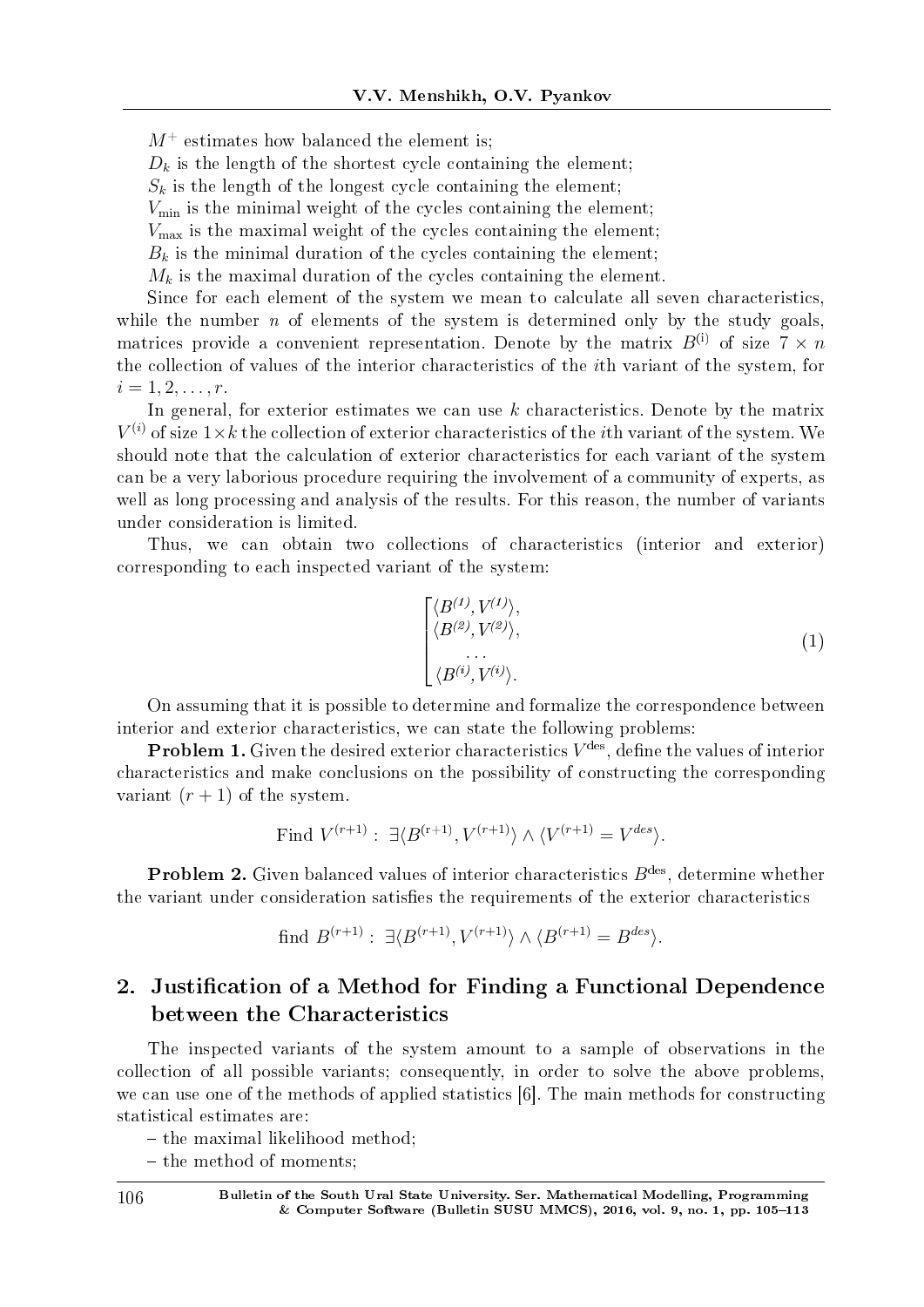$-$  the least squares method;

- the method with weighted observations.

As applies to our problem, we can note that the maximal likelihood method has good properties (consistency, unbiasedness, efficiency) only for large samples, and so we cannot use it because *r* is small. The method of moments, convenient in practice, is applied only for the first approximation, and the resulting estimates are less effective than the maximal likelihood estimates. In addition, both methods mentioned above require certain assumptions on the distribution of the parameters being studied, which is impossible to apply to interior characteristics. The method with weighted observations relies on decreasing or increasing the volume of the sample, which can negatively affect the information contained in it. The least squares method, under quite general assumptions on the nature of random errors and the structure of the distribution function, enables us to obtain consistent, asymptotically unbiased, asymptotically normal, and asymptotically effective estimates. Thus, taking into account the specific features of the methods under consideration, we prefer the least squares method.

## 3. The Method for Calculating the Functional Dependence

It is necessary to write down an equation whose left-hand side contains the available values of interior characteristics (the matrix  $B$ ) and the required matrix  $F$ , multiplying by which we obtain the matrix in the right-hand side containing the values of exterior characteristics (the matrix  $V$ ); that is,

$$
BF = V.\t\t(2)
$$

The sizes of known matrices are: *B* is a  $7 \times n$  matrix; *V* is a  $1 \times k$  matrix.

Consequently, *F* cannot be the required matrix, because its size cannot be chosen so as to allow the matrix multiplication in the left-hand side. Thus,  $(2)$  must have a different form, for instance,

$$
LBP = V^T,\tag{3}
$$

where *L* is a  $k \times 7$  matrix, *P* is an  $n \times 1$  matrix, and  $V^T$  is the transpose of *V*. Then

$$
L = V^T P^{-1} B^{-1}.
$$
\n(4)

Since in our case  $P$  and  $B$  are not square matrices, we can find the solution using pseudoinverse matrices [7]. Recall that for a rectangular matrix A of size  $m \times n$  the pseudoinverse matrix  $A^+$ , by analogy with the inverse matrix  $A^{-1}$ , satisfies

$$
AA^+A = A.\tag{5}
$$

By  $(5)$ , we rearrange  $(4)$  as

$$
L = V^T P^+ B^+, \tag{6}
$$

where  $P^+$  and  $B^+$  are the pseudoinverses of  $P$  and  $B$ .

We can construct the pseudoinverses using the skeleton decomposition or the recurrences of Greville's method [6]. Determining for each variant of the system (see (1)) the value of *L*, we obtain the tuple of matrices  $L^{(i)}$ , for  $i = 1, \ldots, r$ . While seeking them, we agree to use the same matrix *P*. Then to solve problems 1 and 2, we should approximate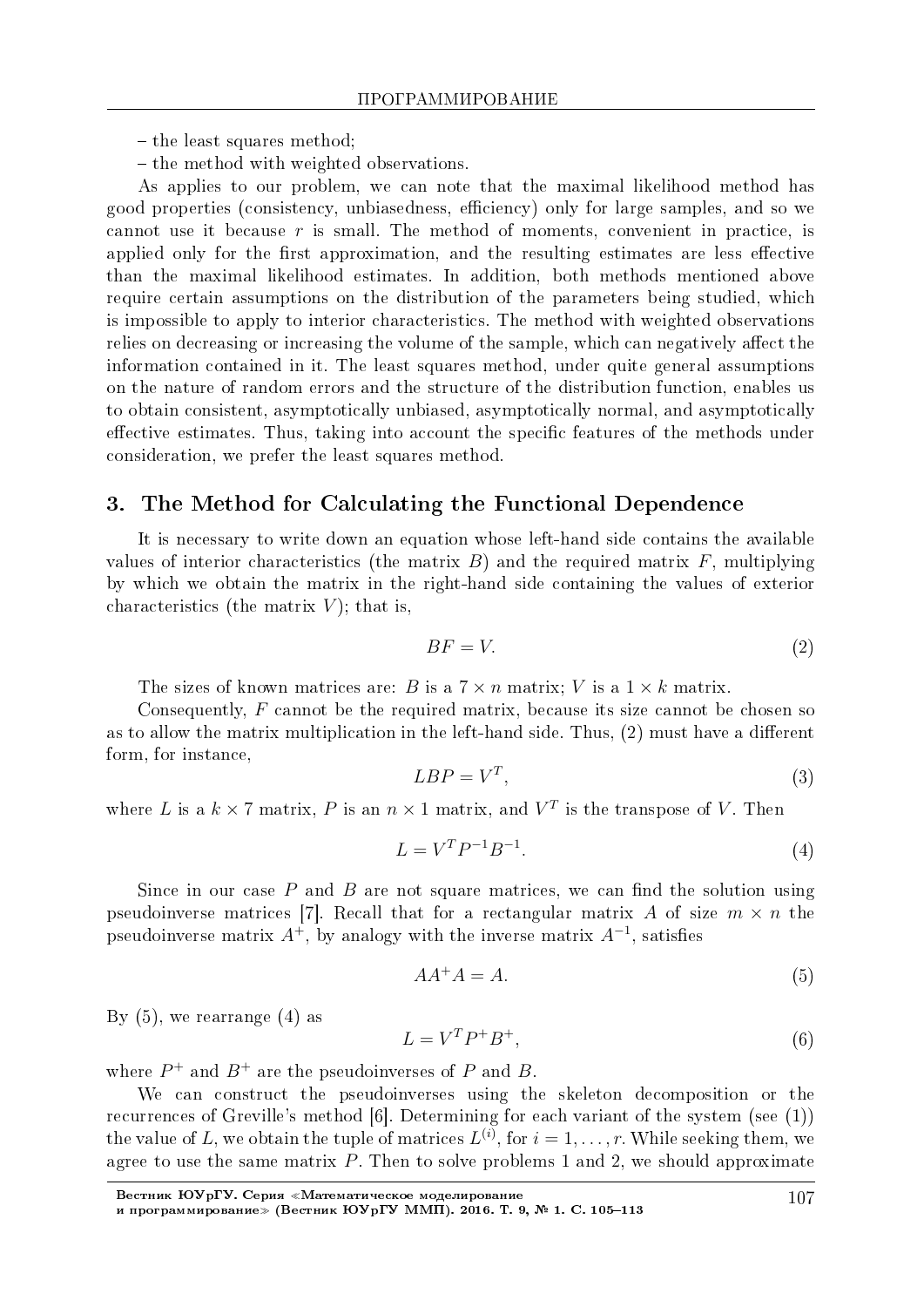the tuple  $L^{(i)}$ . To this end, we use the least squares method. Seek a matrix  $L^{(r+1)}$  for which the sum of the squared deviations of the values of  $l_{s,t}$  ( $s = 1, \ldots, k; t = 1, \ldots, 7$ ) over the whole tuple  $L^{(i)}$  is minimal, that is,

$$
\sum_{i,(s,t)} \left( l_{s,t}^{(i)} - l_{s,t}^{(r+1)} \right)^2 \to \min. \tag{7}
$$

In order to solve  $(7)$ , find the extremum of the function in the left-hand side. Requiring that its derivative with respect to the unknown  $l_{s,t}^{(r+1)}$  vanish, we obtain

$$
\left(\sum_{i,(s,t)} \left(l_{s,t}^{(i)} - l_{s,t}^{(r+1)}\right)^2\right)'_{l_{s,t}^{(r+1)}} = 2 \sum_{i,(s,t)} \left(l_{s,t}^{(i)} - l_{s,t}^{(r+1)}\right)(-1) = 0,
$$
  

$$
\sum_{i,(s,t)} \left(l_{s,t}^{(r+1)} - l_{s,t}^{(i)}\right) = 0,
$$

whence

$$
\sum_{i,(s,t)} l_{s,t}^{(r+1)} = \sum_{i,(s,t)} l_{s,t}^{(i)},
$$

$$
r \cdot l_{s,t}^{(r+1)} = \sum_{i,(s,t)} l_{s,t}^{(i)}.
$$

Finally,

$$
l_{s,t}^{(r+1)} = \frac{1}{r} \sum_{i,(s,t)} l_{s,t}^{(i)}.
$$
 (8)

Thus, we may conclude that the entries of  $L^{(r+1)}$  satisfying (7) amount to the mean values of the corresponding entries of the tuple  $L^{(i)}$ .

Accordingly, the values of exterior characteristics for  $(r + 1)$  variants of the IAS are determined in terms of the values of interior characteristics as

$$
V^{r+1} = \left( L^{(r+1)} B^{(r+1)} P \right)^T, \tag{9}
$$

while the required values of interior characteristics, in terms of the specified values of exterior characteristics as

$$
B^{r+1} = \left(L^{(r+1)}\right)^+ V^T P^+, \tag{10}
$$

Example 1. Consider an application of the proposed method for developing variants of IAS on a concrete example. A mathematical model of the IAS of an interior affairs department is represented [2] by a marked and weighted digraph *G<sup>W</sup>* (see Figure).

Dotted lines show conflict relations, and solid lines show cooperative relations. Mutual relations in which  $S_i$  influences  $S_j$  and  $S_j$  also influences  $S_i$  are shown without arrows (edges of the digraph), and nonmutual relations in which  $S_i$  influences  $S_j$  are shown with arrows indicating the action (arcs of the digraph).

For  $G_W$  we calculated the values of interior characteristics (see Tab. 1). Tab. 2 shows the values of exterior characteristics.

108 Bulletin of the South Ural State University. Ser. Mathematical Modelling, Programming & Computer Software (Bulletin SUSU MMCS),  $2016$ , vol. 9, no. 1, pp. 105-113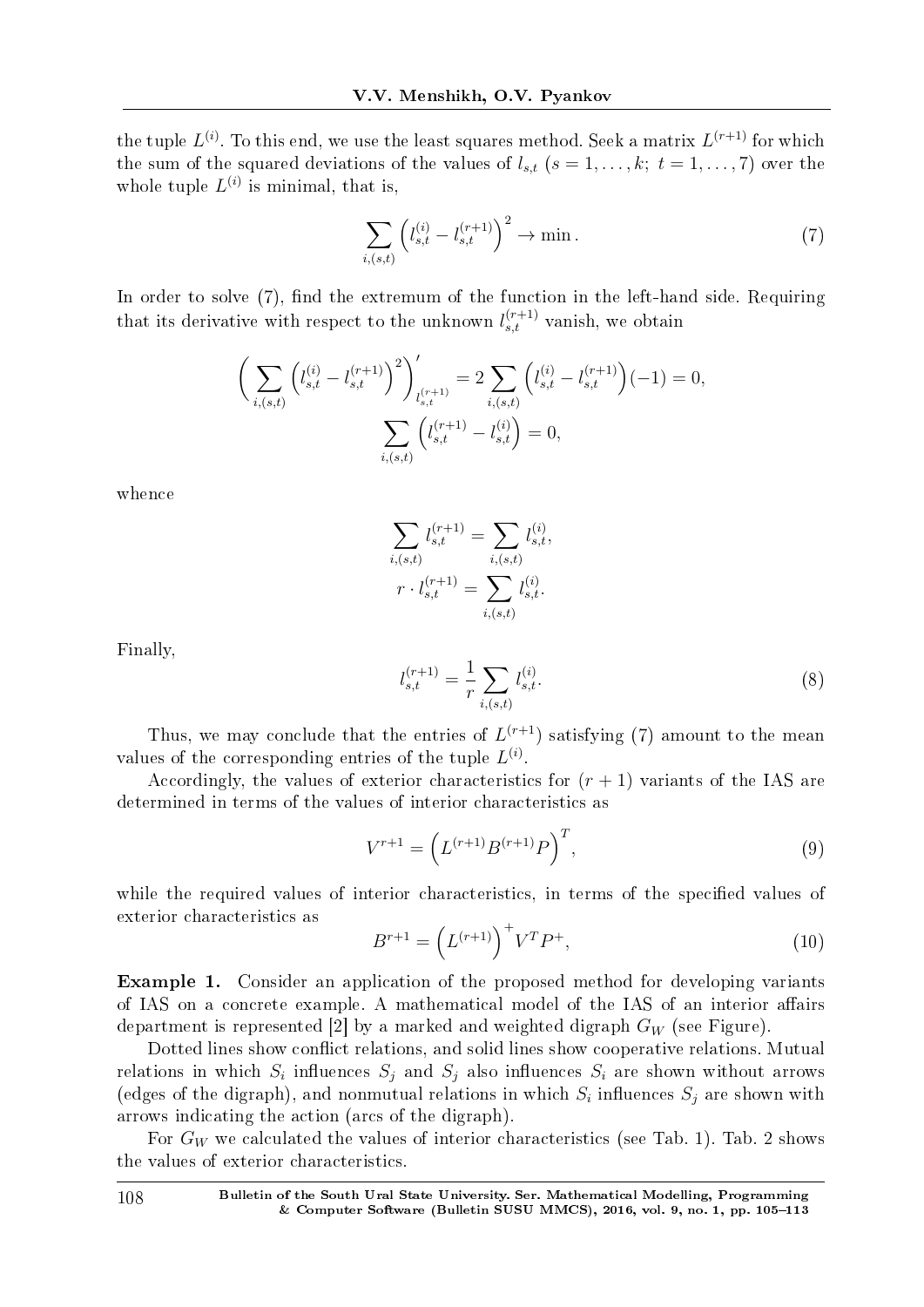

The digraph  $G_W$ :  $S_1$  is the server part,  $S_2$  is the block for processing the data of exterior sources,  $S_3$  is data storage,  $S_4$  is the block of inquiries,  $S_5$  is the base of models,  $S_6$  is the block controlling model experiments,  $S_7$  is the analysis block,  $S_8$  is the block of reference information,  $S_9$  is the plotting device,  $S_{10}$  is the decision maker,  $S_{11}$  is the block controlling the processes

Table 1

| The           | $s_1$          | $s_2$          | $S_3$          | $S_4$          | $S_5$          | $s_6$          | $S_7$          | $s_8$ | $S_9$          | $s_{10}$       | $s_{11}$       |
|---------------|----------------|----------------|----------------|----------------|----------------|----------------|----------------|-------|----------------|----------------|----------------|
| vertices      |                |                |                |                |                |                |                |       |                |                |                |
| $M^+$         | 0.57           | 0.4            | 0,14           | 0.63           | 1              | 0,83           | 0.75           | 0.6   | 0.68           | 0.67           | 0,71           |
| $D_k$         | $\overline{2}$ | $\overline{2}$ | $\overline{2}$ | $\overline{2}$ | $\overline{2}$ | $\overline{2}$ | $\overline{2}$ | 4     | $\overline{2}$ | $\overline{2}$ | $\overline{2}$ |
| $S_k$         | 9              | 9              | 9              | 9              | $\overline{2}$ | 9              | 9              | 6     | 9              | 9              | 9              |
| $V_{\rm min}$ | 0,077          | 0,077          | 0,077          | 0,022          | 0.3            | 0,072          | 0,022          | 0,022 | 0,022          | 0,022          | 0,022          |
| $V_{\rm max}$ |                |                | 0.32           | 0.8            | 0.3            |                |                | 0.3   | 0.8            |                |                |
| $B_k$         | 3              | 3              | 12             | $\overline{2}$ | $\overline{5}$ | 3              | $\overline{2}$ |       | 3              | $\overline{2}$ | $\overline{2}$ |
| $M_k$         | 23             | 23             | 23             | 23             | 5              | 23             | 23             | 22    | 23             | 23             | 23             |

The values of interior characteristics

#### Table 2

The values of exterior characteristics

| Responsiveness,<br>hours | Crime detection rate, $%$ | Crime level, $%$ |
|--------------------------|---------------------------|------------------|
|                          |                           | 60               |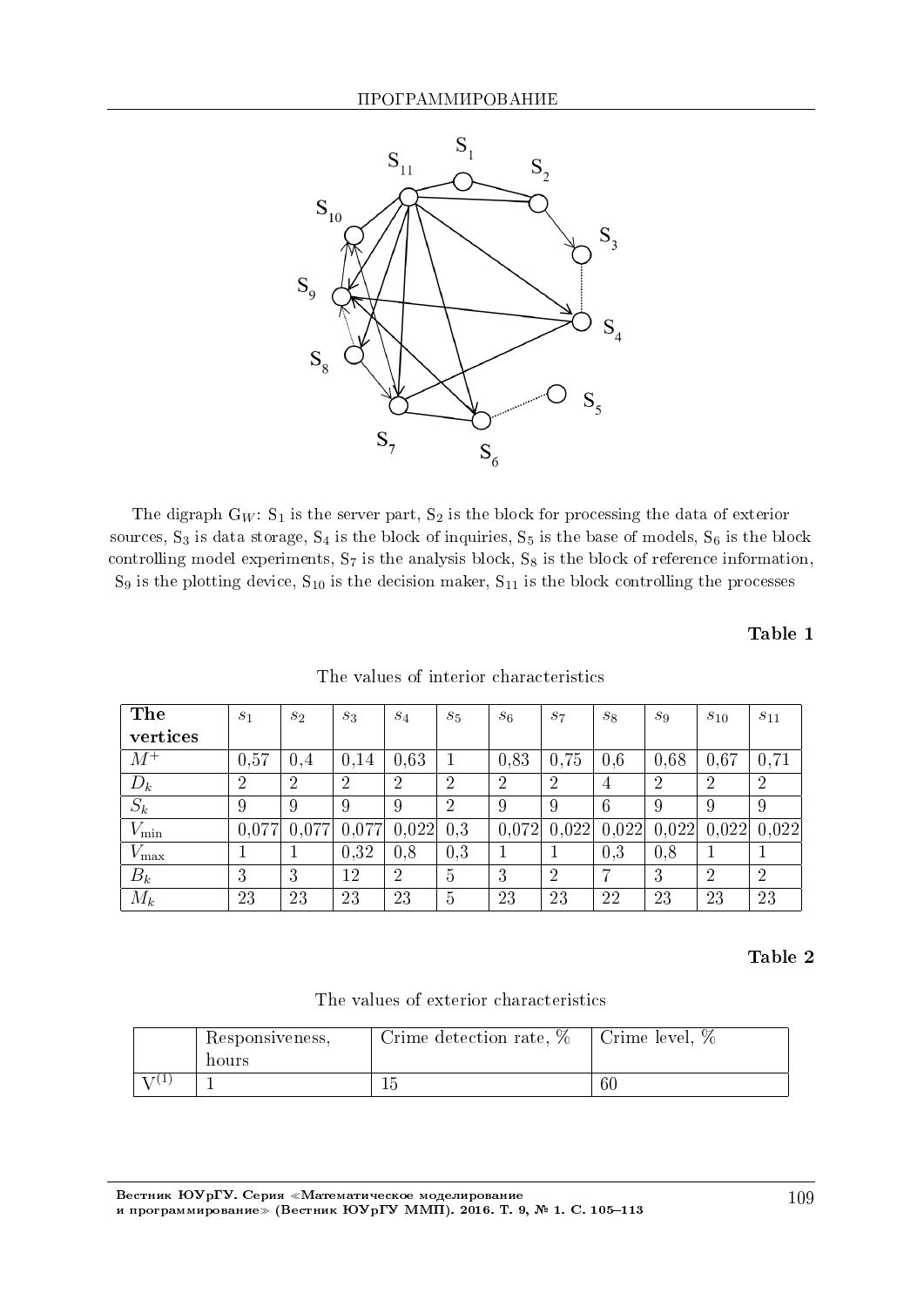Define the matrix  $P$  as

$$
P := \begin{pmatrix} 0,5 & 0,6 & 0,7 \\ -0,1 & 0,2 & -0,3 \\ 1 & -2 & 3 \\ 5 & 5 & 5 \\ -3 & 2 & 1 \\ 0,1 & 0,2 & 0,3 \\ 0,8 & 0,5 & 0,2 \end{pmatrix}.
$$

Then in accordance with (6) we obtain

 $L^{(1)} = (0, 73, 0, 29, -0, 25, 1, 21, 0, 02, 1, 12, -1, 05, -0, 02, 0, 38, -1, 26, -1, 15)$ 

Suppose that in the model  $G_w$  we introduce an additional arc from  $s_{11}$  to  $s_5$  defining a cooperative relation. Tab. 3 presents the results of calculating interior characteristics and Tab. 4 shows the new values of exterior characteristics.

Table 3

| The              | S <sub>1</sub> | $s_2$ | $S_3$ | $S_4$          | $S_5$          | $S_6$          | $S_7$          | $S_{8}$        | $S_9$ | $s_{10}$ | $s_{11}$       |
|------------------|----------------|-------|-------|----------------|----------------|----------------|----------------|----------------|-------|----------|----------------|
| vertices         |                |       |       |                |                |                |                |                |       |          |                |
| $M^+$            | 0,57           | 0.4   | 0,14  | 0.57           | 0,2            | 0.62           | 0,65           | 0,6            | 0,59  | 0,57     | 0,62           |
| $D_k$            | 2              | 2     | റ     | $\overline{2}$ | 2              | $\overline{2}$ | 2              | $\overline{4}$ | 2     | 2        | $\overline{2}$ |
| $S_k$            | 9              | 9     | 9     | 7              | 9              | 9              | 9              | 6              | 9     | 9        | 9              |
| $V_{\rm min}$    | 0.077          | 0.077 | 0,077 | 0,022          | 0,072          | 0,072          | 0,022          | 0.022          | 0,022 | 0.022    | 0,022          |
| $V_{\text{max}}$ |                |       | 0,32  | 0.8            |                |                |                | 0.3            | 0.8   |          |                |
| $B_k$            | 3              | 3     | 12    | $\overline{2}$ | $\overline{5}$ | 3              | $\overline{2}$ | 7              | 3     | റ        | $\overline{2}$ |
| $M_{k}$          | 23             | 23    | 23    | 23             | 21             | 23             | 23             | 22             | 23    | 23       | 23             |

The values of interior characteristics

#### Table 4

The values of exterior characteristics

| Responsiveness,<br>hours | Crime detection rate, $%$ | Crime level, % |
|--------------------------|---------------------------|----------------|
|                          |                           | 60             |

Then in accordance with (6) we obtain

$$
L^{(2)} = (0, 86, 1, 50, -0, 11, -0, 47, -0, 89, 0, 42, -0, 87, 0, 07, 0, 75, -0, 57, -0, 76)
$$

Consider another variant of a structure-parametric change of the system. Suppose that, upon analyzing the results of the work of IAS, we managed, by restructuring it, to remove the conflict action  $S_8$  and  $S_9$ , which corresponds to deleting the arc between  $s_8$ and *s*9. Tab. 5 shows the new values of interior characteristics.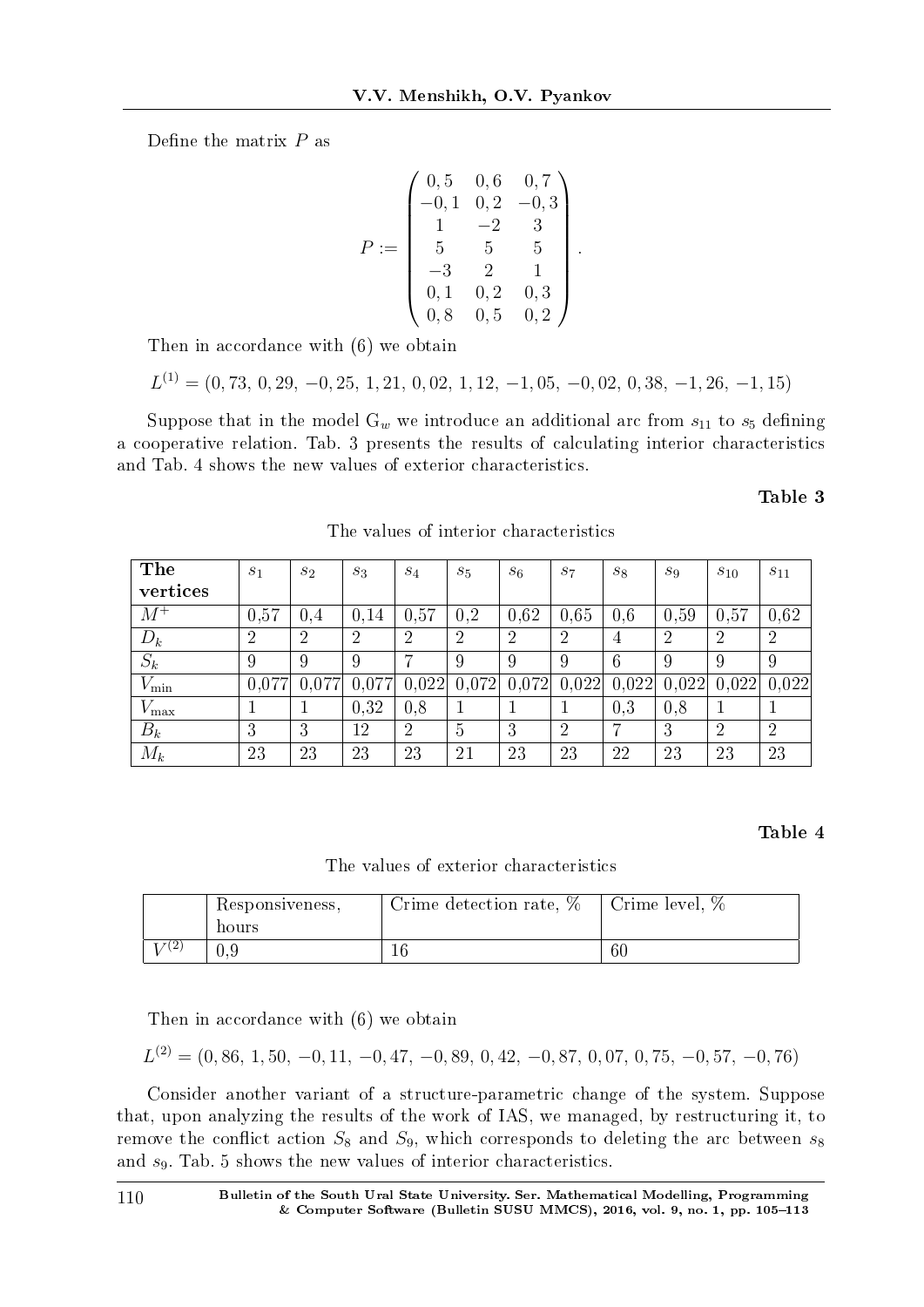#### Table 5

| vertices      | $s_1$ | $s_2$ | $S_3$ | $S_4$          | $S_5$          | $s_6$ | $s_7$ | $s_8$ | $s_9$ | $s_{10}$ | $s_{11}$       |
|---------------|-------|-------|-------|----------------|----------------|-------|-------|-------|-------|----------|----------------|
| $M^+$         | 0,57  | 0.4   | 0.14  | 0,57           | 0.2            | 0.62  | 0.65  | 0.6   | 0.59  | 0.57     | 0.62           |
| $D_k$         | 2     | 2     | റ     | $\overline{2}$ | $\overline{2}$ | റ     | 2     | 4     | 2     | ച        | $\overline{2}$ |
| $S_k$         | 9     | 9     | 9     |                | 9              | 9     | 9     | 6     | 9     | 9        | 9              |
| $V_{\rm min}$ | 0,077 |       | 0,077 | 0,022          | 0.072          | 0.072 | 0,022 | 0,022 | 0,022 | 0,022    | 0.022          |
| $v_{\rm max}$ |       |       | 0.32  | 0,8            |                |       |       | 0.3   | 0.8   |          |                |
| $B_k$         | 3     | 3     | 12    | $\overline{2}$ | 5              | 3     | 2     |       | 3     | ച        | $\overline{2}$ |
| $M_k$         | 23    | 23    | 23    | 23             | 21             | 23    | 23    | 22    | 23    | 23       | 23             |

The values of interior characteristics

#### Table 6

The values of exterior characteristics

| Responsiveness, | Crime detection rate, % | Crime level, $%$ |
|-----------------|-------------------------|------------------|
| hours           |                         |                  |
|                 |                         | - -<br>55        |

Then in accordance with (6) we obtain

$$
L^{(3)} = (1, 05, -0, 07, -0, 35, 0, 76, -0, 24, 2, 36, -1, 24, 0, 13, 0, 46, -1, 63, -1, 37)
$$

Basing on the resulting values of  $L^{(1)}$ ,  $L^{(2)}$ ,  $L^{(3)}$ , we find the matrix L necessary for solving problems 1 and 2 as

 $L = (0, 88, 0, 57, -0, 24, 0, 5, -0, 37, 1, 3, -1, 05, 0, 06, 0, 67, -1, 15, -1, 09).$ 

Then in the case of changing the model *G<sup>W</sup>* we can predict the values of exterior characteristics of the IAS. For instance, remove the influence of the block of inquiries  $s_4$ on the analysis block *s*7; then the values of interior characteristics (see Tab. 7) enable us to find the exterior characteristics (see Tab. 8).

We conclude that this change of the system worsens the exterior characteristics, and consequently, reject removing the influence of s4 on s7. Similarly we can predict exterior estimates for other structure-parametric changes of the information-analytical system.

### Conclusion

Relating the interior balance estimates for the system and its exterior characteristics,  $(9)$  and  $(10)$  both guarantee the developer the prediction of the general state of conflict of the interaction among interior elements to meet the specified effectiveness and determine how applicable the IAS is for solving the intended official tasks given the syntesized structure-parametric connections. In addition, it is possible to design the structure and determine the parameters of interaction among the elements of the IAS of an internal affairs department in the presence of external requirements concerning its effectiveness in official work.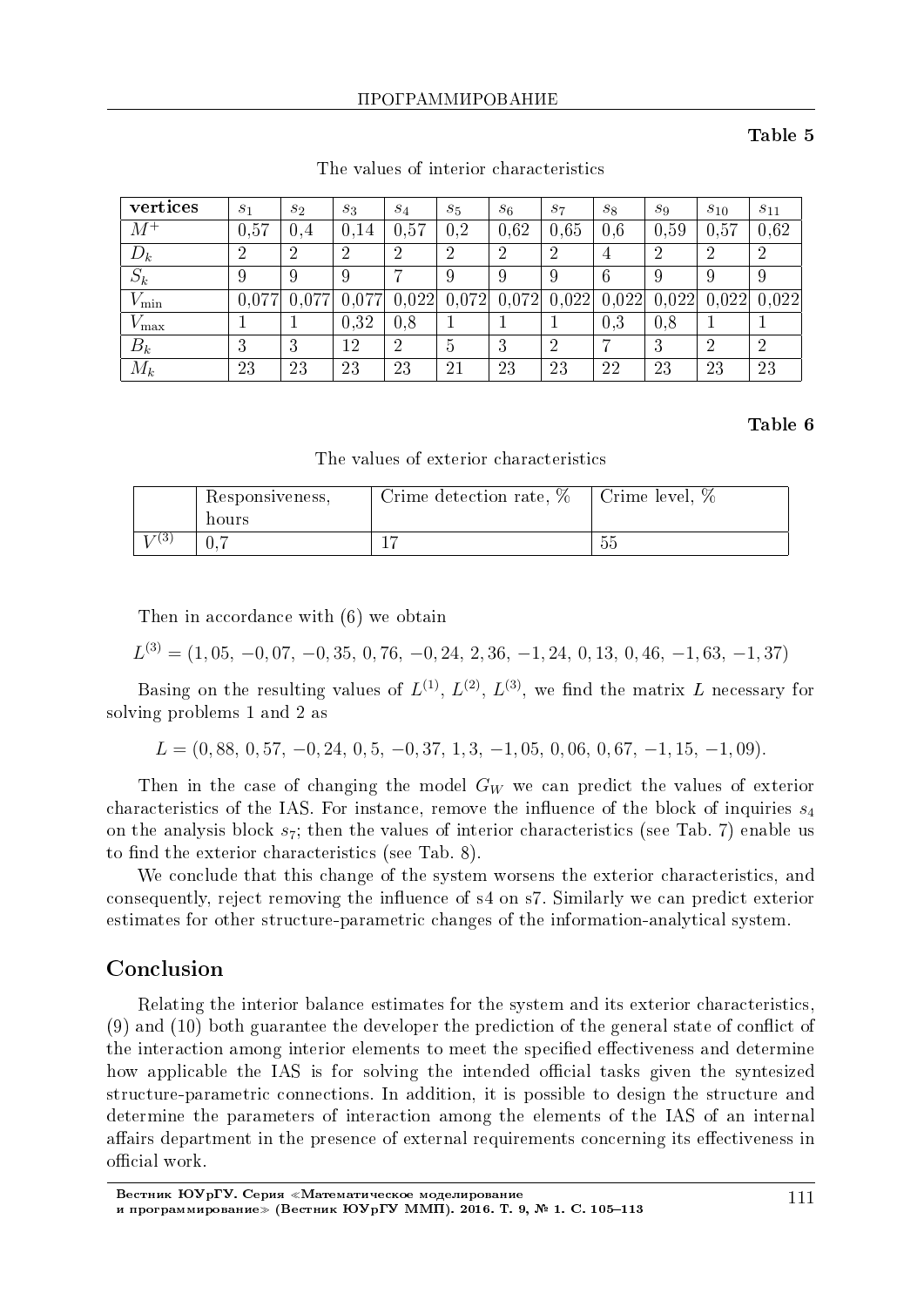# Table 7

| The           | $s_1$          | $s_2$          | $S_3$                    | $S_4$          | $s_5$          | $s_6$          | $s_7$          | $S_8$          | $S_9$          | $s_{10}$                 | $s_{11}$       |
|---------------|----------------|----------------|--------------------------|----------------|----------------|----------------|----------------|----------------|----------------|--------------------------|----------------|
| vertices      |                |                |                          |                |                |                |                |                |                |                          |                |
| $M^+$         | 0,8            | 0,67           | 0,33                     | 0.75           | 1              |                |                | 0,75           | 0,75           | 0,8                      | 0,84           |
| $D_k$         | $\overline{2}$ | $\overline{2}$ | $\overline{2}$           | $\overline{2}$ | $\overline{2}$ | $\overline{2}$ | $\overline{2}$ | $\overline{4}$ | $\overline{2}$ | $\overline{2}$           | $\overline{2}$ |
| $S_k$         | 7              | 7              | ⋻                        | ⋻              | $\overline{2}$ | 6              | 6              | 6              | 7              | ,                        | 7              |
| $V_{\rm min}$ |                |                | $\overline{\phantom{0}}$ | $\overline{0}$ | $\overline{0}$ | $\theta$       | $\overline{0}$ |                |                | $\overline{\phantom{0}}$ |                |
|               | 0,096          | 0,096          | 0,096                    |                |                |                |                | 0,048          | 0,096          | 0,096                    | 0,096          |
| $V_{max}$     |                |                | 0,2                      | 0.3            | 0.3            |                |                | 0.3            | 0.8            |                          | 1              |
| $B_k$         | 3              | 3              | 12                       | 9              | $\overline{5}$ | 3              | 3              | 7              | 3              | $\overline{2}$           | $\overline{2}$ |
| $M_k$         | 22             | 22             | 22                       | 22             | 5              | 13             | 14             | 14             | 22             | 22                       | 22             |

The values of interior characteristics

## Table 8

The values of exterior characteristics

|       | Responsiveness,<br>hours | Crime detection rate, $%$ | Crime level, %    |
|-------|--------------------------|---------------------------|-------------------|
| ! છે. |                          |                           | - -<br>広に<br>eJe. |

# References

- 1. Pyankov O.V. Information-Analytical System: Appointment, Role, Properties. Information Security of Regions, 2014, no. 1 (14), pp. 21–26. (in Russian)
- 2. Pyankov O.V. Mathematical Modeling of Information and Analytical System Based on the Theory of Conflict. The Bulletin of Voronezh State Technical University, 2014, vol. 10, no. 1, pp.  $75-79$ . (in Russian)
- 3. Pyankov O.V. Comprehensive Assessment of a Complex System Based on the Theory of Conflict. Proceedings of Voronezh State University. Series: Systems Analysis and Information  $Technologies, 2014, no. 1, pp. 34-39. (in Russian)$
- 4. Menshikh V.V., Sysoev V.V. Strukturnaya adaptaciya sistem upravleniya [Structural adaptation of control systems]. Moscow, Radio engineering Publ., 2002. 150 p. (in Russian)
- 5. Men'shikh V.V., Sysoev V.V. Conflict Interactions in the Course of Synthesis of the Parameters of Control Actions in Multiple-Objective Control Systems. Automatic Control and Computer Sciences,  $2002$ , vol. 36, no. 6, pp. 29-32.
- 6. Ayvazyan S.A., Enyukov I.S., Meshalkin L.D. Prikladnaya statistika: Osnovy modelirovaniya i pervichnaya obrabotka dannyh [Applied Statistics: Basics of Modelling and Primary Data Processing]. Moscow, Finance and Statistics Publ., 1983. 471 p. (in Russian)
- 7. Gantmacher F.R. The Theory of Matrices. AMS Chelsea Publishing, Reprinted by American Mathematical Society, 2000. 660 p.

Received November 19, 2015